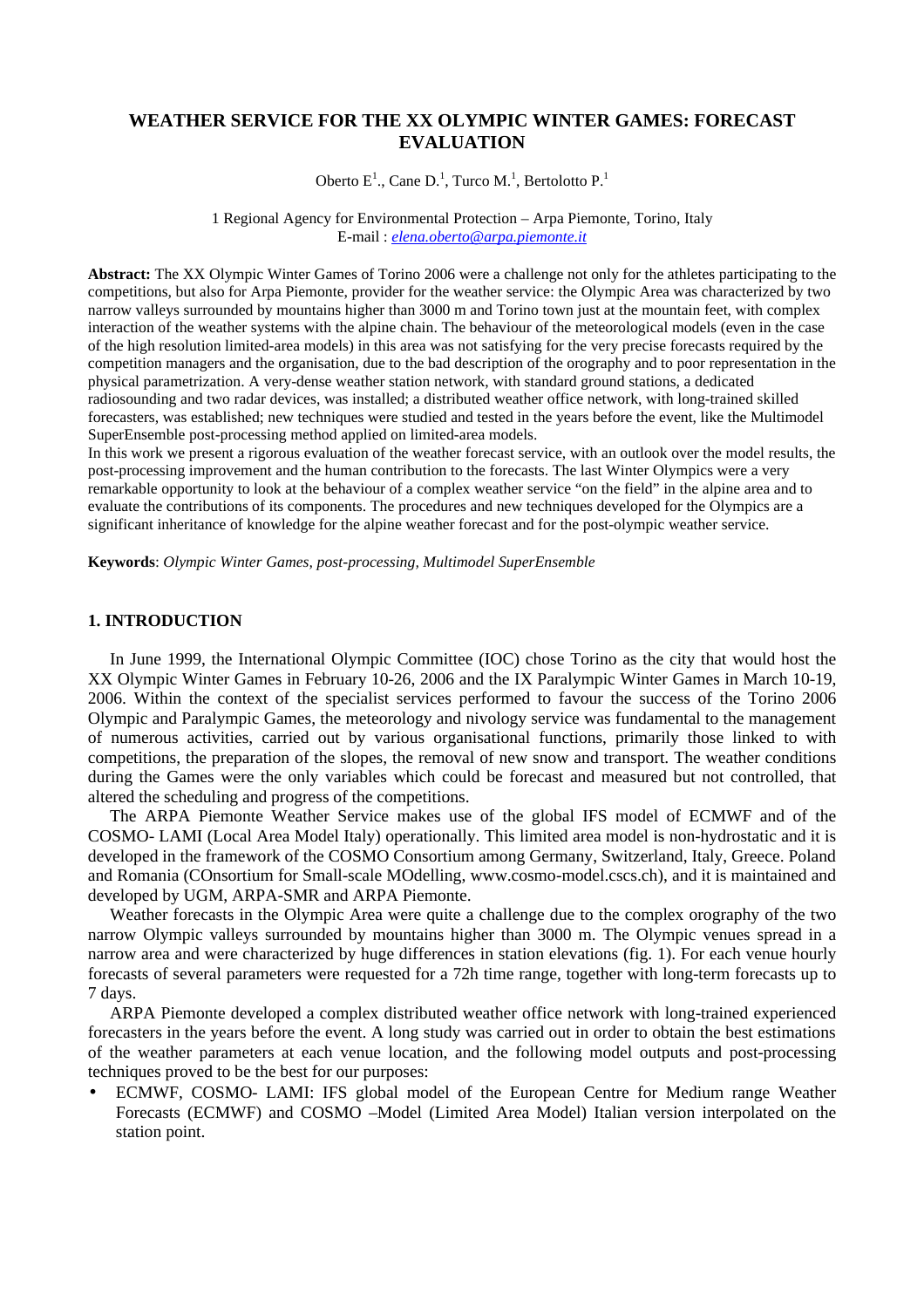- Kalman filter: the direct output of the ECMWF model was corrected with the application of the Kalman filter. For each station and forecast expiry, the Kalman gain is calculated progressively for each day of forecast, enabling the correction of the forecast starting with the data observed.
- Multimodel SuperEnsemble: more complex post-processing procedure which combines the forecasts of several models. Besides the ECMWF and COMSO- LAMI models, the outputs of the COSMO- aLMo (COSMO-Model in the Swiss weather service version, MeteoSwiss) and COSMO-LME (COSMO-Model in the German weather service version, Deutscher Wetterdienst) were also used. For each input model, for each station and for each operational expiry, the weights are calculated on the basis of the respective services compared with the data measured in a training period. The forecasts of the various models are then combined with the respective weights to obtain the so-called SuperEnsemble (Cane & Milelli, 2006).

## **2. DATA ANALYSIS**

In this work we propose an analysis of the forecasts of the meteorology models and post- processing methods. The different forecasts proposed as first guess are summarised in the table (tab. 1) below:

| <b>Parameter</b>         | Direct output of models | Post-processing procedure outputs |
|--------------------------|-------------------------|-----------------------------------|
| Temperature              | <b>ECMWF</b>            | Kalman filter on ECMWF            |
|                          | COSMO-LAMI              | Multimodel SuperEnsemble          |
| <b>Relative Humidity</b> | <b>ECMWF</b>            | Kalman filter on ECMWF            |
|                          | <b>COSMO-LAMI</b>       | Multimodel SuperEnsemble          |
| Wind velocity            | <b>ECMWF</b>            | Multimodel SuperEnsemble          |
|                          | <b>COSMO-LAMI</b>       |                                   |
| Wind direction           | <b>ECMWF</b>            |                                   |
|                          | <b>COSMO-LAMI</b>       |                                   |
| Pressure                 | <b>ECMWF</b>            | Kalman filter on ECMWF            |
|                          | <b>COSMO-LAMI</b>       |                                   |
| Precipitation            | <b>ECMWF</b>            | Multimodel SuperEnsemble          |
|                          | <b>COSMO-LAMI</b>       |                                   |

**Table 1:** Different forecast first guess.

Each forecast was elaborated on all the parameters for each station of the Olympic Area during both the period starting from the 1st to the 28th of February (Olympic period) and starting from 6th to the 16th of March (Paralympic period). Here we report temperature and wind results, considering the Olympic period, for two significant venues, Torino (240 m asl) and Sestriere (2020 m asl).

We computed the statistics parameter usually used for the variables that change constantly, such as the average value, the mean error (or bias), the mean absolute error and the root mean square error (RMSE).



**Figure 1:** The Olympic valleys. The logos: the Olympic venues. Triangles and circles: the weather stations.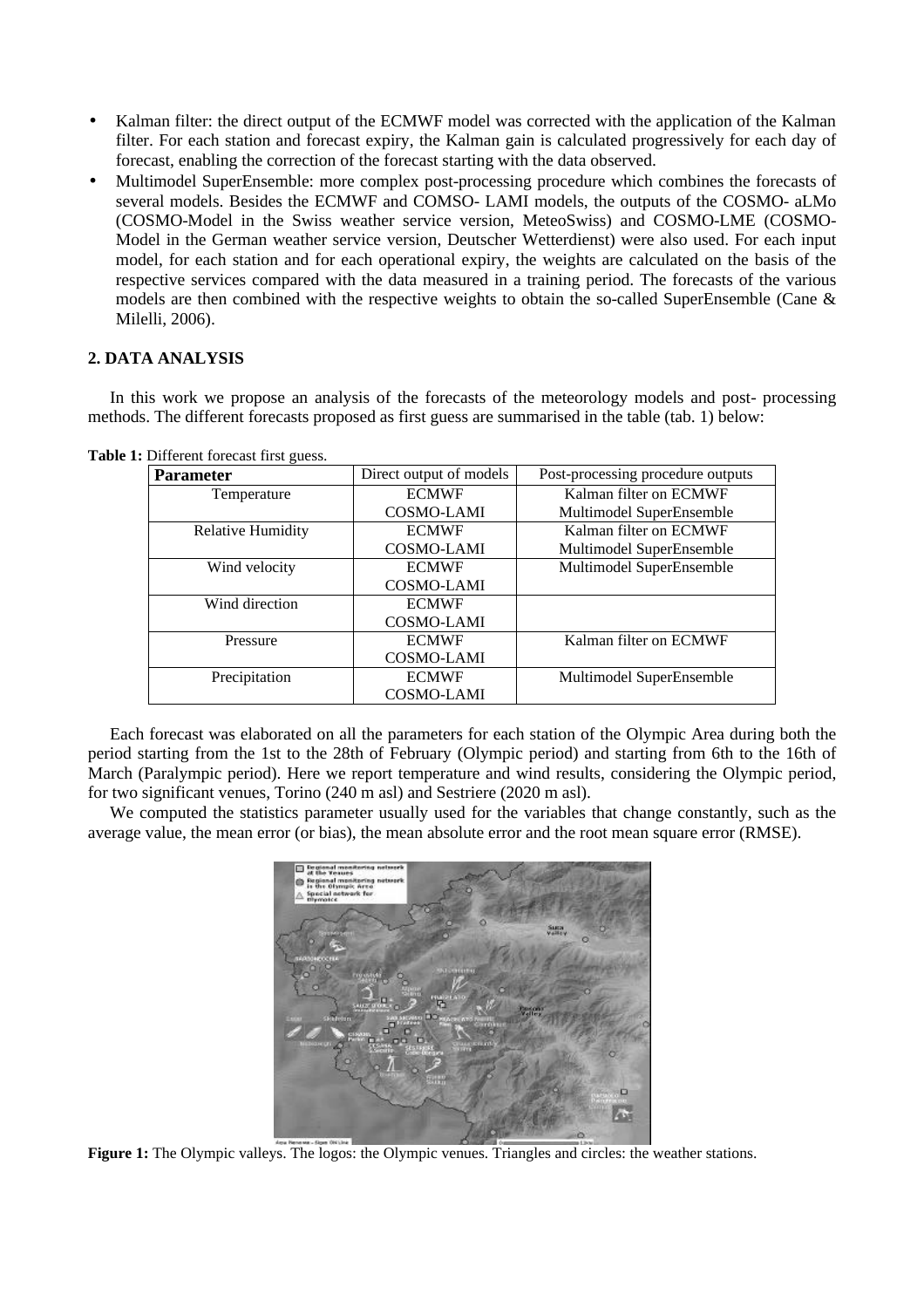

**Figure 2:** Temperature results for Torino venue (top) and Sestriere venue (bottom). Left column: mean error with respect to observations. Right column: root mean square error. Pink lines: Multimodel Ensemble and SuperEnsemble results; blue lines: ECMWF direct model output; green lines: Kalman filter calculated from ECMWF; red lines: COSMO- LAMI direct model output.



**Figure 3**: Wind results for Torino venue (top) and Sestriere venue (bottom). Left column: mean error with respect to observations. Right column: root mean square error. Pink lines: Multimodel Ensemble and SuperEnsemble results; blue lines: ECMWF direct model output; green lines: Kalman filter calculated from ECMWF; red lines: COSMO- LAMI direct model output.

### **2.1 temperatures**